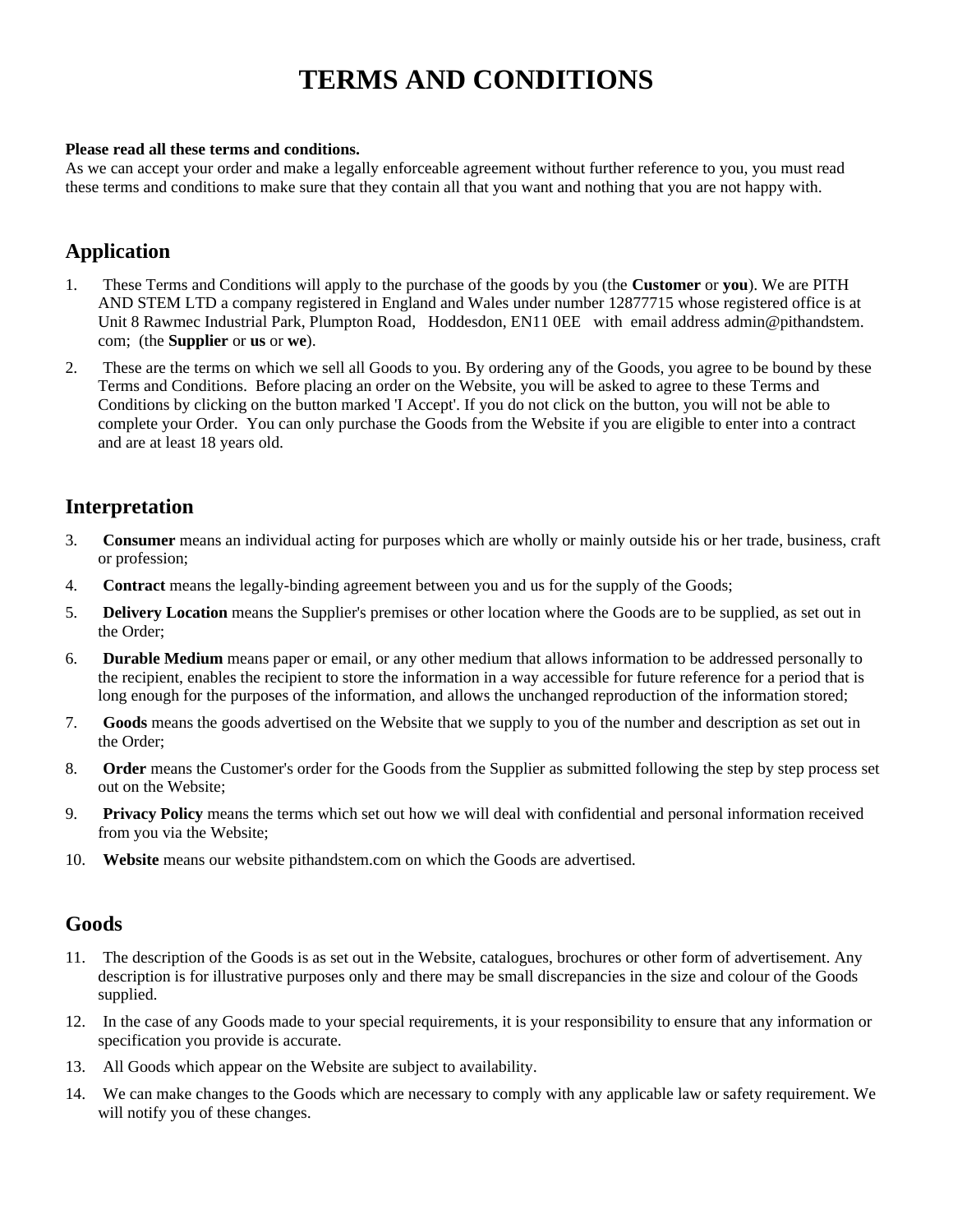# **Personal information**

- 15. We retain and use all information strictly under the Privacy Policy.
- 16. We may contact you by using e-mail or other electronic communication methods and by pre-paid post and you expressly agree to this.

# **Basis of Sale**

- 17. The description of the Goods in our website does not constitute a contractual offer to sell the Goods. When an Order has been submitted on the Website, we can reject it for any reason, although we will try to tell you the reason without delay.
- 18. The Order process is set out on the Website. Each step allows you to check and amend any errors before submitting the Order. It is your responsibility to check that you have used the ordering process correctly.
- 19. A Contract will be formed for the sale of Goods ordered only when you receive an email from us confirming the Order (**Order Confirmation**). You must ensure that the Order Confirmation is complete and accurate and inform us immediately of any errors. We are not responsible for any inaccuracies in the Order placed by you. By placing an Order you agree to us giving you confirmation of the Contract by means of an email with all information in it (ie the Order Confirmation). You will receive the Order Confirmation within a reasonable time after making the Contract, but in any event not later than the delivery of any Goods supplied under the Contract.
- 20. Any quotation is valid for a maximum period of 7 days from its date, unless we expressly withdraw it at an earlier time.
- 21. No variation of the Contract, whether about description of the Goods, Fees or otherwise, can be made after it has been entered into unless the variation is agreed by the Customer and the Supplier in writing.
- 22. We intend that these Terms and Conditions apply only to a Contract entered into by you as a Consumer. If this is not the case, you must tell us, so that we can provide you with a different contract with terms which are more appropriate for you and which might, in some respects, be better for you, eg by giving you rights as a business.

# **Price and Payment**

- 23. The price of the Goods and any additional delivery or other charges is that set out on the Website at the date of the Order or such other price as we may agree in writing.
- 24. Prices and charges include VAT at the rate applicable at the time of the Order.
- 25. You must pay by submitting your credit or debit card details with your Order and we can take payment immediately or otherwise before delivery of the Goods.

# **Delivery**

- 26. We will deliver the Goods, to the Delivery Location by the time or within the agreed period or, failing any agreement, without undue delay and, in any event, not more than 30 days after the day on which the Contract is entered into.
- 27. In any case, regardless of events beyond our control, if we do not deliver the Goods on time, you can (in addition to any other remedies) treat the Contract at an end if:
	- a. we have refused to deliver the Goods, or if delivery on time is essential taking into account all the relevant circumstances at the time the Contract was made, or you said to us before the Contract was made that delivery on time was essential; or
	- b. after we have failed to deliver on time, you have specified a later period which is appropriate to the circumstances and we have not delivered within that period.
- 28. If you treat the Contract at an end, we will (in addition to other remedies) promptly return all payments made under the Contract.
- 29. If you were entitled to treat the Contract at an end, but do not do so, you are not prevented from cancelling the Order for any Goods or rejecting Goods that have been delivered and, if you do this, we will (in addition to other remedies)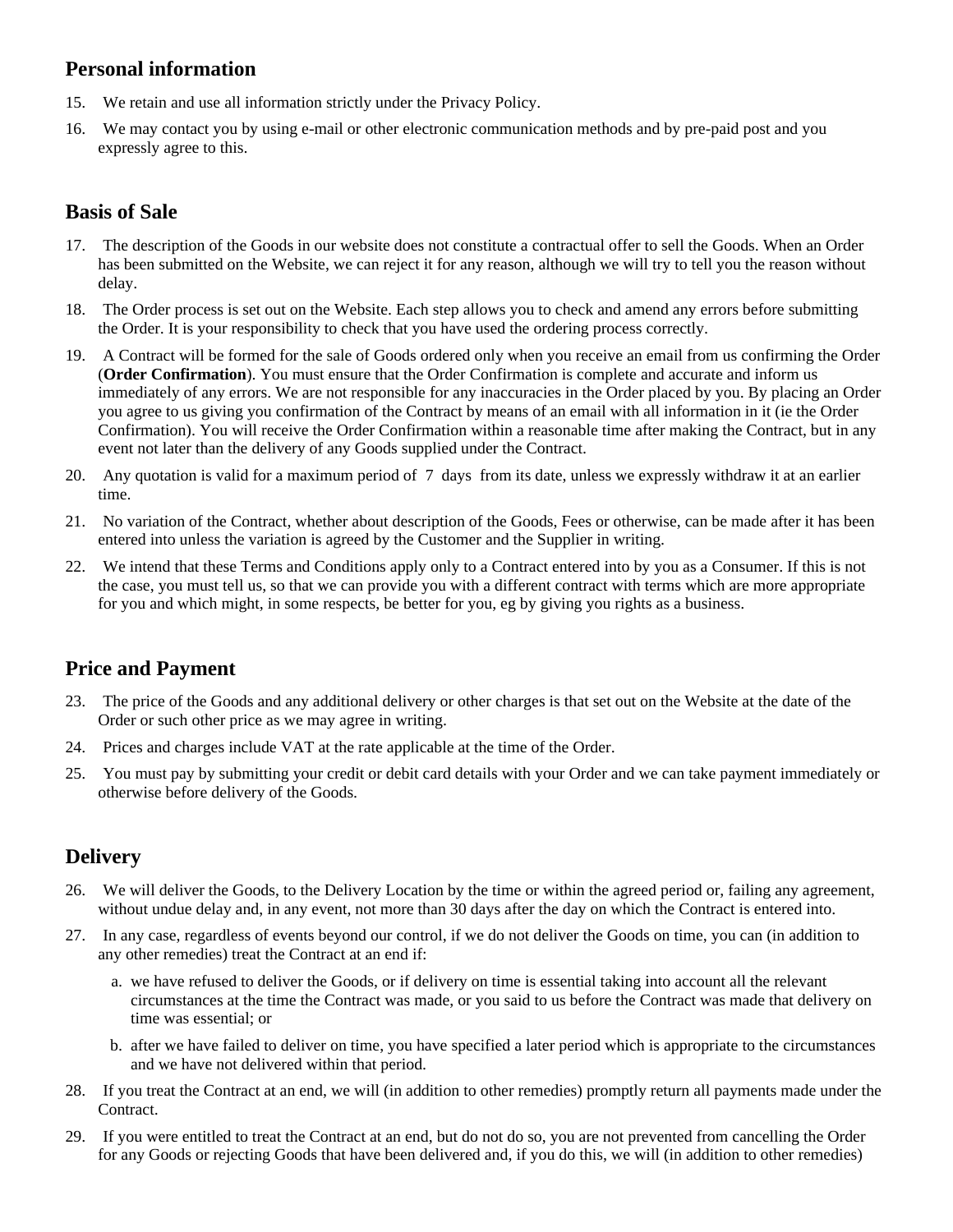without delay return all payments made under the Contract for any such cancelled or rejected Goods. If the Goods have been delivered, you must return them to us or allow us to collect them from you and we will pay the costs of this.

- 30. If any Goods form a commercial unit (a unit is a commercial unit if division of the unit would materially impair the value of the goods or the character of the unit) you cannot cancel or reject the Order for some of those Goods without also cancelling or rejecting the Order for the rest of them.
- 31. We do not generally deliver to addresses outside England and Wales, Scotland, Northern Ireland, the Isle of Man and Channels Islands. If, however, we accept an Order for delivery outside that area, you may need to pay import duties or other taxes, as we will not pay them.
- 32. You agree we may deliver the Goods in instalments if we suffer a shortage of stock or other genuine and fair reason, subject to the above provisions and provided you are not liable for extra charges.
- 33. If you or your nominee fail, through no fault of ours, to take delivery of the Goods at the Delivery Location, we may charge the reasonable costs of storing and redelivering them.
- 34. The Goods will become your responsibility from the completion of delivery or Customer collection. You must, if reasonably practicable, examine the Goods before accepting them.

# **Risk and Title**

- 35. Risk of damage to, or loss of, any Goods will pass to you when the Goods are delivered to you.
- 36. You do not own the Goods until we have received payment in full. If full payment is overdue or a step occurs towards your bankruptcy, we can choose, by notice to cancel any delivery and end any right to use the Goods still owned by you, in which case you must return them or allow us to collect them.

# **Withdrawal, returns and cancellation**

- 37. You can withdraw the Order by telling us before the Contract is made, if you simply wish to change your mind and without giving us a reason, and without incurring any liability.
- 38. This is a **distance contract** (as defined below) which has the cancellation rights **(Cancellation Rights)** set out below. These Cancellation Rights, however, do not apply, to a contract for the following goods (with no others) in the following circumstances:
	- a. goods that are made to your specifications or are clearly personalised;
	- b. goods which are liable to deteriorate or expire rapidly.
- 39. Also, the Cancellation Rights for a Contract cease to be available in the following circumstances:
	- a. in the case of any sales contract, if the goods become mixed inseparably (according to their nature) with other items after delivery.

#### *Right to cancel*

- 40. Subject as stated in these Terms and Conditions, you can cancel this contract within 14 days without giving any reason.
- 41. The cancellation period will expire after 14 days from the day on which you acquire, or a third party, other than the carrier indicated by you, acquires physical possession of the last of the Goods. In a contract for the supply of goods over time (ie subscriptions), the right to cancel will be 14 days after the first delivery.
- 42. To exercise the right to cancel, you must inform us of your decision to cancel this Contract by a clear statement setting out your decision (eg a letter sent by post or email). You can use the attached model cancellation form, but it is not obligatory. In any event, you must be able to show clear evidence of when the cancellation was made, so you may decide to use the model cancellation form.
- 43. You can also electronically fill in and submit the model cancellation form or any other clear statement of the Customer's decision to cancel the Contract on our website pithandstem.com. If you use this option, we will communicate to you an acknowledgement of receipt of such a cancellation in a Durable Medium (eg by email) without delay.
- 44. To meet the cancellation deadline, it is sufficient for you to send your communication concerning your exercise of the right to cancel before the cancellation period has expired.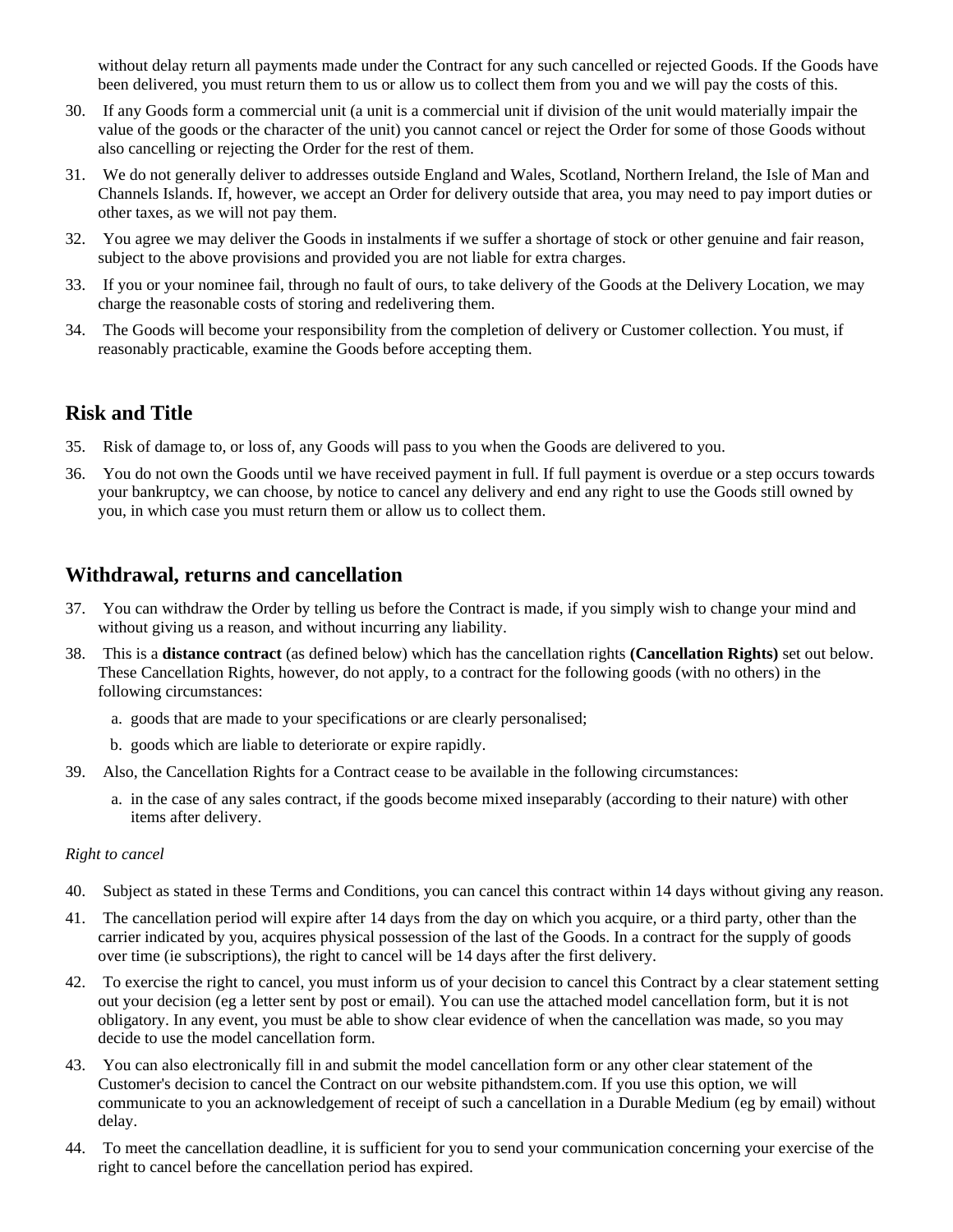#### *Effects of cancellation in the cancellation period*

45. Except as set out below, if you cancel this Contract, we will reimburse to you all payments received from you, including the costs of delivery (except for the supplementary costs arising if you chose a type of delivery other than the least expensive type of standard delivery offered by us).

#### *Deduction for Goods supplied*

46. We may make a deduction from the reimbursement for loss in value of any Goods supplied, if the loss is the result of unnecessary handling by you (ie handling the Goods beyond what is necessary to establish the nature, characteristics and functioning of the Goods: eg it goes beyond the sort of handling that might be reasonably allowed in a shop). This is because you are liable for that loss and, if that deduction is not made, you must pay us the amount of that loss.

#### *Timing of reimbursement*

- 47. If we have not offered to collect the Goods, we will make the reimbursement without undue delay, and not later than:
	- a. 14 days after the day we receive back from you any Goods supplied, or
	- b. (if earlier) 14 days after the day you provide evidence that you have sent back the Goods.
- 48. If we have offered to collect the Goods or if no Goods were supplied, we will make the reimbursement without undue delay, and not later than 14 days after the day on which we are informed about your decision to cancel this Contract.
- 49. We will make the reimbursement using the same means of payment as you used for the initial transaction, unless you have expressly agreed otherwise; in any event, you will not incur any fees as a result of the reimbursement.

#### *Returning Goods*

- 50. If you have received Goods in connection with the Contract which you have cancelled, you must send back the Goods or hand them over to us at Unit 8 Rawmec Industrial Park, Plumpton Road, Hoddesdon, EN11 0EE without delay and in any event not later than 14 days from the day on which you communicate to us your cancellation of this Contract. The deadline is met if you send back the Goods before the period of 14 days has expired. You agree that you will have to bear the cost of returning the Goods.
- 51. For the purposes of these Cancellation Rights, these words have the following meanings:
	- a. **distance contract** means a contract concluded between a trader and a consumer under an organised distance sales or service-provision scheme without the simultaneous physical presence of the trader and the consumer, with the exclusive use of one or more means of distance communication up to and including the time at which the contract is concluded;
	- b. **sales contract** means a contract under which a trader transfers or agrees to transfer the ownership of goods to a consumer and the consumer pays or agrees to pay the price, including any contract that has both goods and services as its object.

# **Conformity**

- 52. We have a legal duty to supply the Goods in conformity with the Contract, and will not have conformed if it does not meet the following obligation.
- 53. Upon delivery, the Goods will:
	- a. be of satisfactory quality;
	- b. be reasonably fit for any particular purpose for which you buy the Goods which, before the Contract is made, you made known to us (unless you do not actually rely, or it is unreasonable for you to rely, on our skill and judgment) and be fit for any purpose held out by us or set out in the Contract; and
	- c. conform to their description.
- 54. It is not a failure to conform if the failure has its origin in your materials.
- 55. We will provide the following after-sales service: The seller will support the customer in installing and activating their new equipment.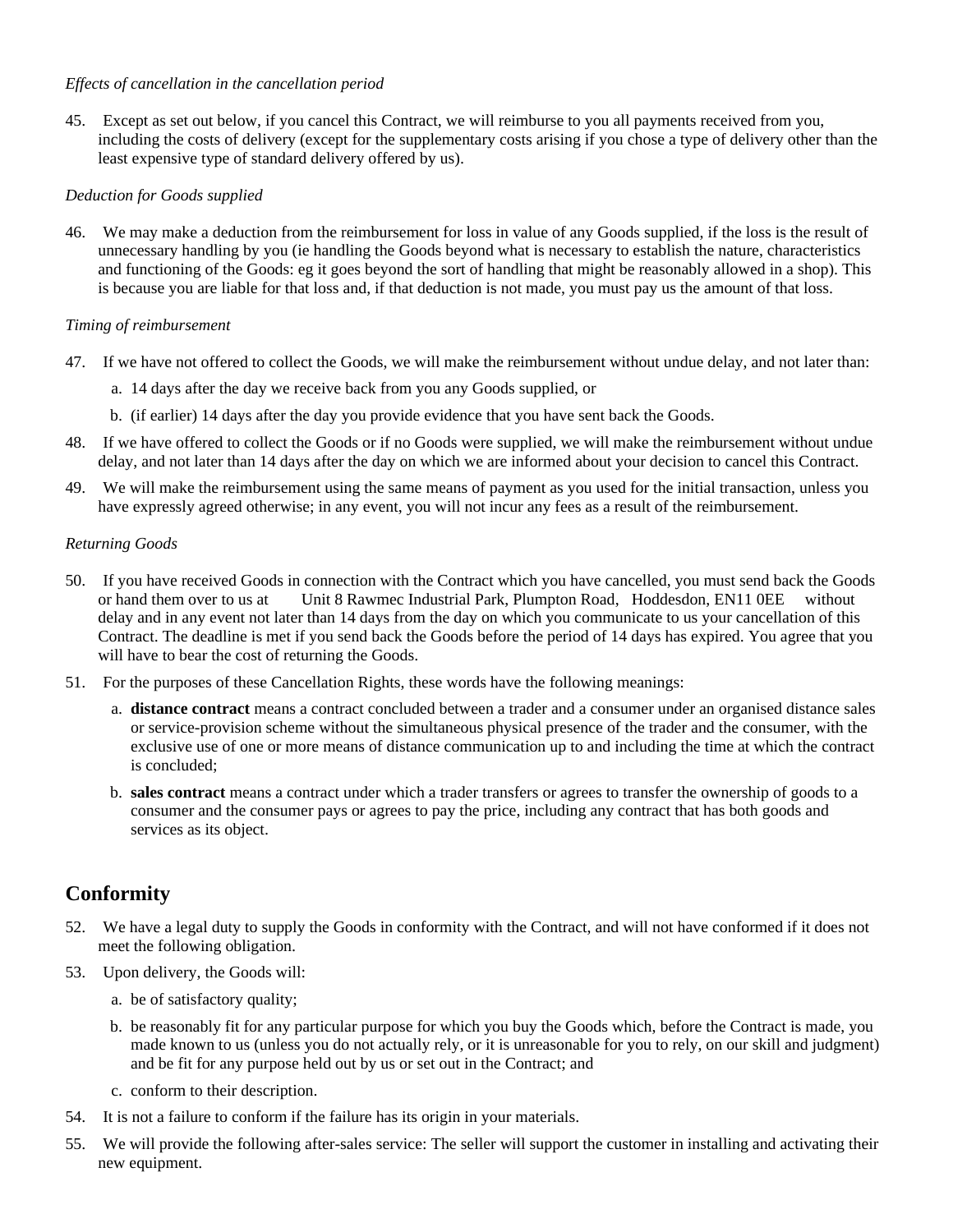#### **Successors and our sub-contractors**

56. Either party can transfer the benefit of this Contract to someone else, and will remain liable to the other for its obligations under the Contract. The Supplier will be liable for the acts of any sub-contractors who it chooses to help perform its duties.

# **Circumstances beyond the control of either party**

- 57. In the event of any failure by a party because of something beyond its reasonable control:
	- a. the party will advise the other party as soon as reasonably practicable; and
	- b. the party's obligations will be suspended so far as is reasonable, provided that that party will act reasonably, and the party will not be liable for any failure which it could not reasonably avoid, but this will not affect the Customer's above rights relating to delivery and any right to cancel, below.

# **Privacy**

- 58. Your privacy is critical to us. We respect your privacy and comply with the General Data Protection Regulation with regard to your personal information.
- 59. These Terms and Conditions should be read alongside, and are in addition to our policies, including our privacy policy () and cookies policy ().
- 60. For the purposes of these Terms and Conditions:
	- a. 'Data Protection Laws' means any applicable law relating to the processing of Personal Data, including, but not limited to the Directive 95/46/EC (Data Protection Directive) or the GDPR.
	- b. 'GDPR' means the General Data Protection Regulation (EU) 2016/679.
	- c. 'Data Controller', 'Personal Data' and 'Processing' shall have the same meaning as in the GDPR.
- 61. We are a Data Controller of the Personal Data we Process in providing Goods to you.
- 62. Where you supply Personal Data to us so we can provide Goods to you, and we Process that Personal Data in the course of providing the Goods to you, we will comply with our obligations imposed by the Data Protection Laws:
	- a. before or at the time of collecting Personal Data, we will identify the purposes for which information is being collected;
	- b. we will only Process Personal Data for the purposes identified;
	- c. we will respect your rights in relation to your Personal Data; and
	- d. we will implement technical and organisational measures to ensure your Personal Data is secure.
- 63. For any enquiries or complaints regarding data privacy, you can e-mail: admin@pithandstem.com.

# **Excluding liability**

64. The Supplier does not exclude liability for: (i) any fraudulent act or omission; or (ii) for death or personal injury caused by negligence or breach of the Supplier's other legal obligations. Subject to this, the Supplier is not liable for (i) loss which was not reasonably foreseeable to both parties at the time when the Contract was made, or (ii) loss (eg loss of profit) to the Customer's business, trade, craft or profession which would not be suffered by a Consumer - because the Supplier believes the Customer is not buying the Goods wholly or mainly for its business, trade, craft or profession.

# **Governing law, jurisdiction and complaints**

65. The Contract (including any non-contractual matters) is governed by the law of England and Wales.